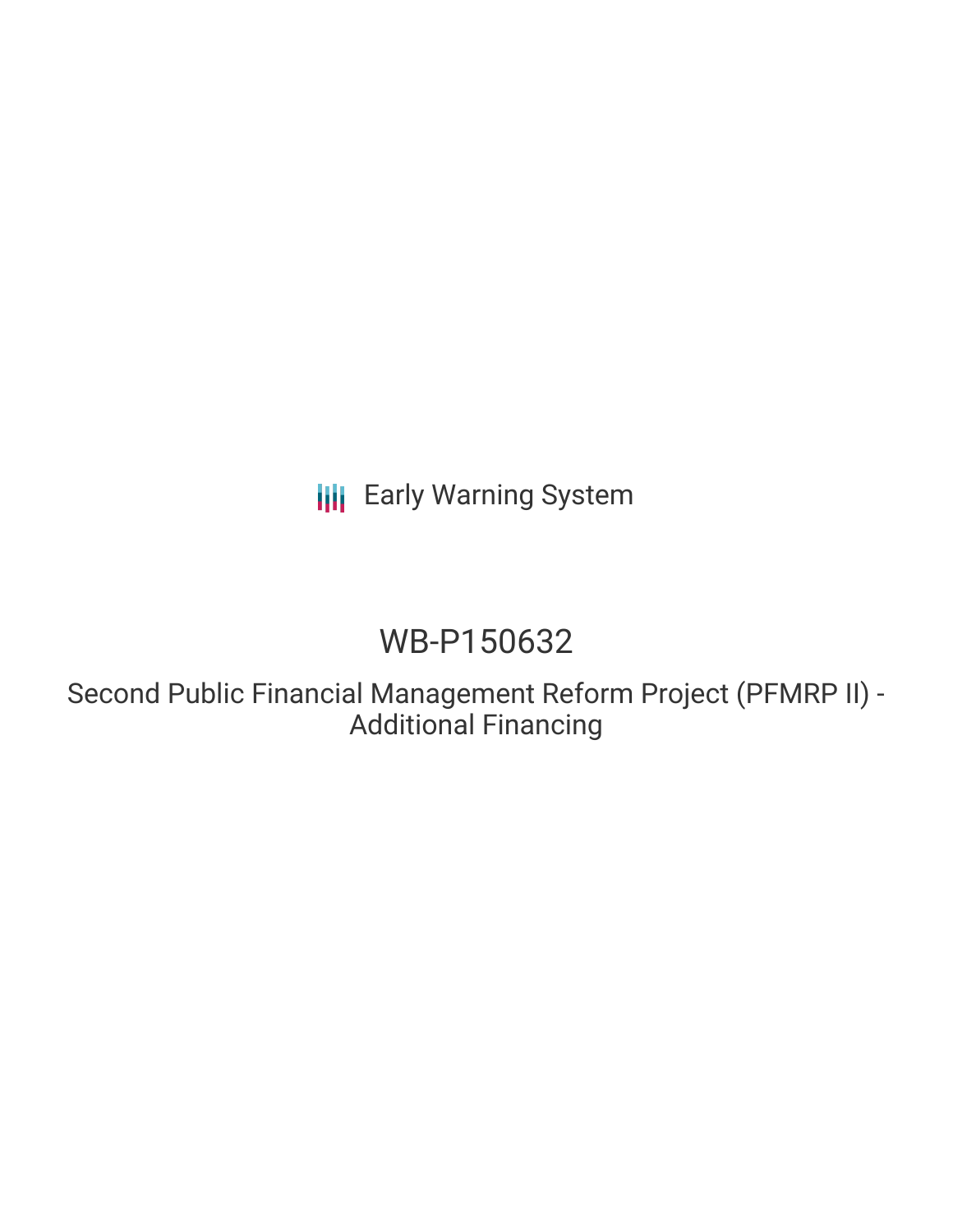

| <b>Countries</b>               | Afghanistan                     |
|--------------------------------|---------------------------------|
| <b>Financial Institutions</b>  | World Bank (WB)                 |
| <b>Status</b>                  | Active                          |
| <b>Bank Risk Rating</b>        | C                               |
| <b>Voting Date</b>             | 2016-02-10                      |
| <b>Borrower</b>                | Islamic Republic of Afghanistan |
| <b>Sectors</b>                 | Finance, Law and Government     |
| <b>Investment Type(s)</b>      | Grant                           |
| <b>Investment Amount (USD)</b> | $$41.13$ million                |
| <b>Project Cost (USD)</b>      | $$41.13$ million                |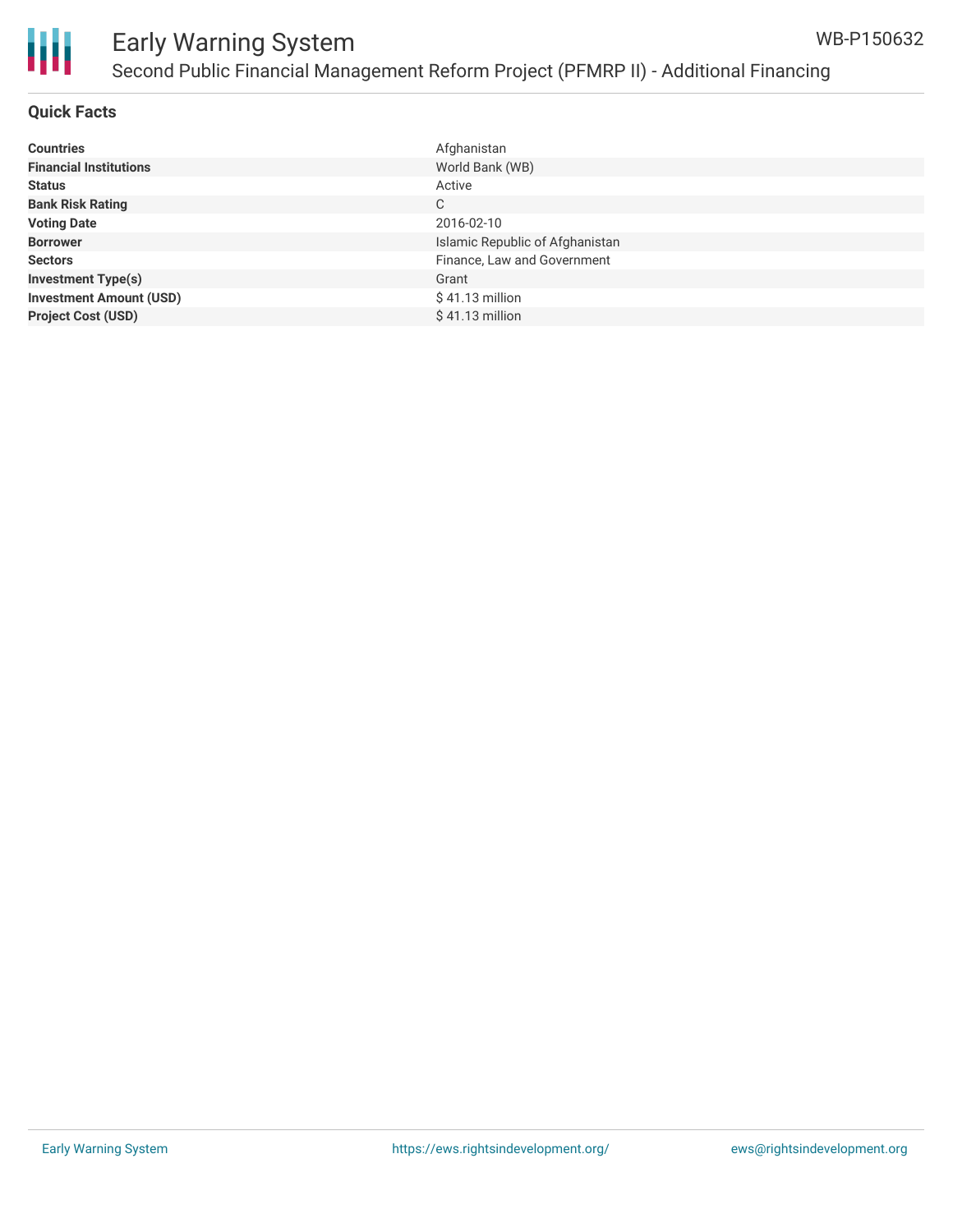

### **Project Description**

This project provides additional financing to increase the efficiency of Afghanistan's procurement, treasury, and audit systems including the addition of a new component on revenue mobilization to reflect the government's priority and revision of the project's results monitoring framework.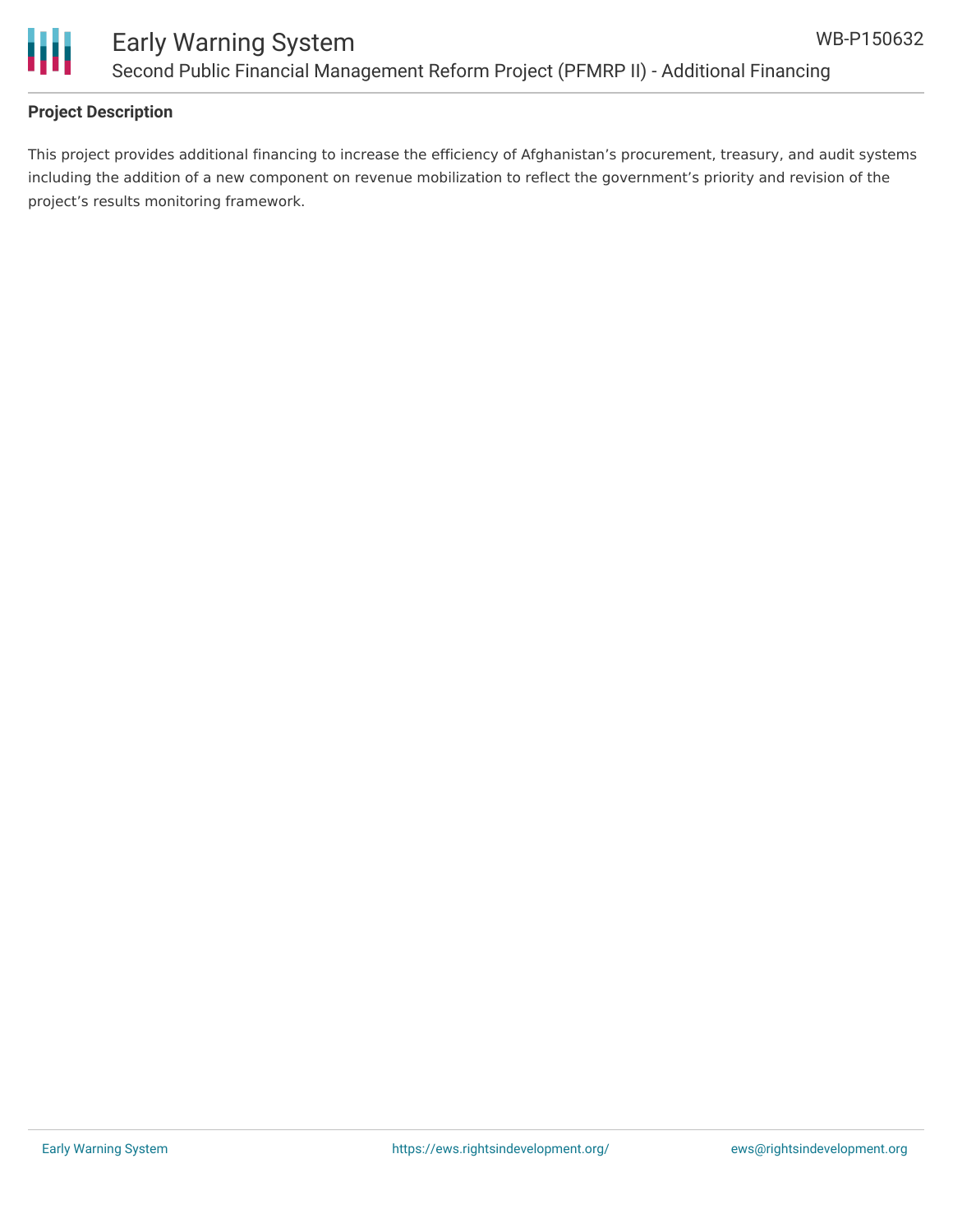

### **Investment Description**

World Bank (WB)

This project is financed by the Word Bank's Afghanistan Reconstruction Trust Fund.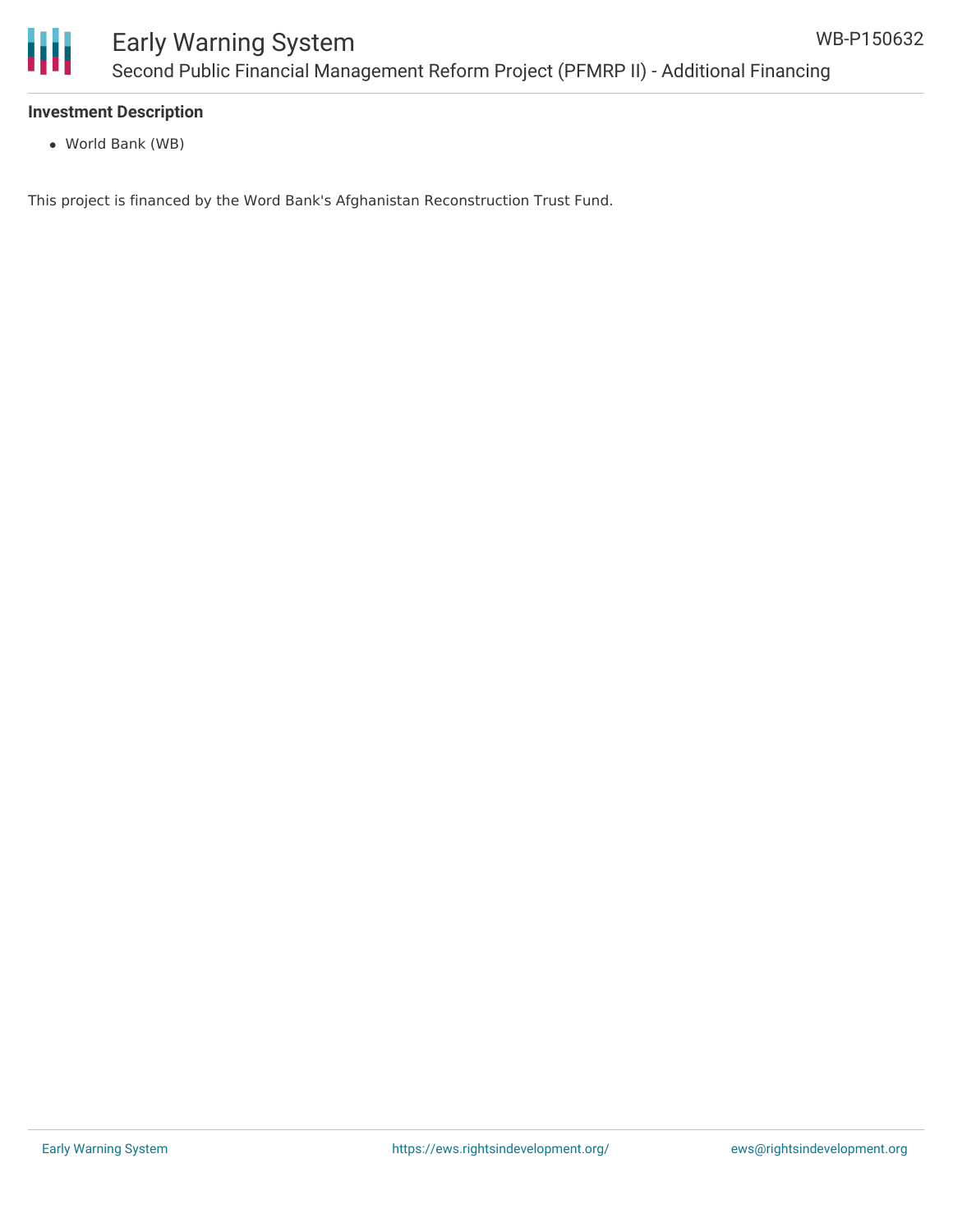

## **Contact Information**

World Bank Contact: Paul Welton Title: Lead Financial Management Spec Tel: 5232+3314 / Email: pwelton@worldbank.org

Borrower/Client/Recipient Name: Islamic Republic of Afghanistan Contact: Jabarkhail Title: Aid Management Directorate Tel: 93790850761 Email: moheb.jabarkhail@budget.gov.af

Implementing Agencies Name: Ministry of FInance Contact: Dr. Mohammad Mustafa Mastoor Title: Deputy Minister Tel: 0093202102838 Email: mustafa.mastoor@bb.afghan-wireless.com

## ACCOUNTABILITY MECHANISM OF WORLD BANK

The World Bank Inspection Panel is the independent complaint mechanism and fact-finding body for people who believe they are likely to be, or have been, adversely affected by a World Bank-financed project. If you submit a complaint to the Inspection Panel, they may investigate to assess whether the World Bank is following its own policies and procedures for preventing harm to people or the environment. You can contact the Inspection Panel or submit a complaint by emailing ipanel@worldbank.org. You can learn more about the Inspection Panel and how to file a complaint at: http://ewebapps.worldbank.org/apps/ip/Pages/Home.aspx.